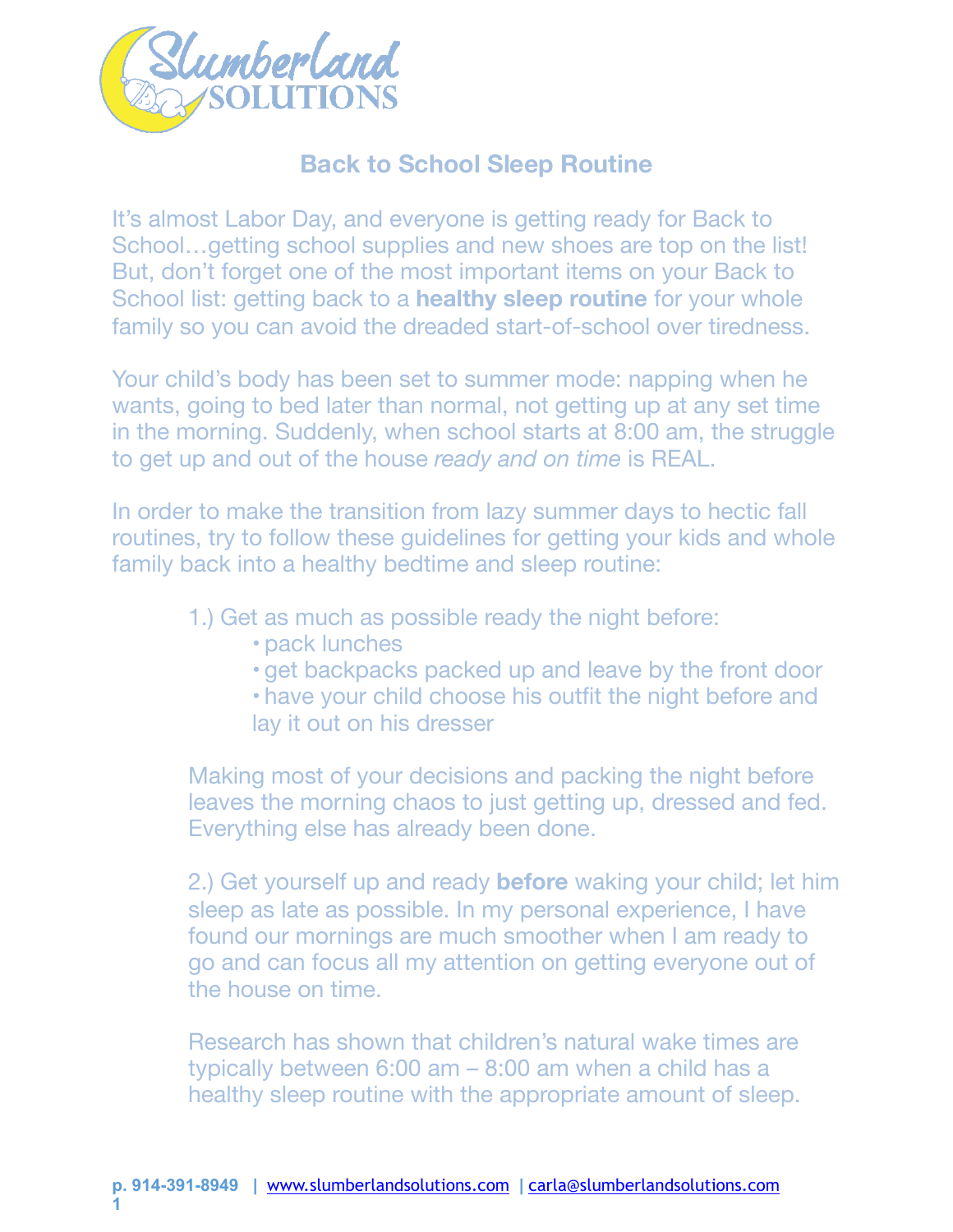Keep in mind that this awake time is determined by your individual child's body, not necessarily what time school starts. Some kids naturally wake earlier and some are naturally later sleepers; try to understand your child's body and do the best you can to accommodate his sleep needs.

3.) After school, institute a mandatory rest time. I'm a firm believer that everyone, even the most social, energetic, and friendly people, need time alone during the day to unwind. It's a time to rest, recuperate, spend time with yourself and your thoughts, and, for kids, it's a good time to practice independence and learn how to slow down and regulate their own bodies. School is overstimulating by nature, so all kids can benefit from an afternoon quiet/rest time (even a nap, for your preschool-aged toddler).

4.) Put your child to bed at an age appropriate time. It's amazing how beneficial this can be to your child's sleep cycles. To help get his body ready for an earlier bedtime, set a tone of relaxation and quiet about 30-60 minutes before bedtime and slow down the tone of your house. Dim the lights, talk in calmer, quieter voices, and most importantly, reduce activity. Electronics, bright lights, and loud activity actually inhibit the body's natural production of melatonin; capitalize on your child's natural bodily cycles and rhythms, rather than actively counteracting them!

In order to figure out the best bedtime for your child, think about the time he needs to wake up in the morning in order to get to school on time. Then, count backwards the number of hours of sleep he needs each night, based on the requirements below:

> Ages 3 years and under: 12 - 14 hours of sleep Ages 3 - 5 years old: 11 - 13 hours of sleep Ages 5 - 12 years old: 10 - 11 hours of sleep \*Note that these are the minimums of sleep required- if your child needs more, let him sleep!